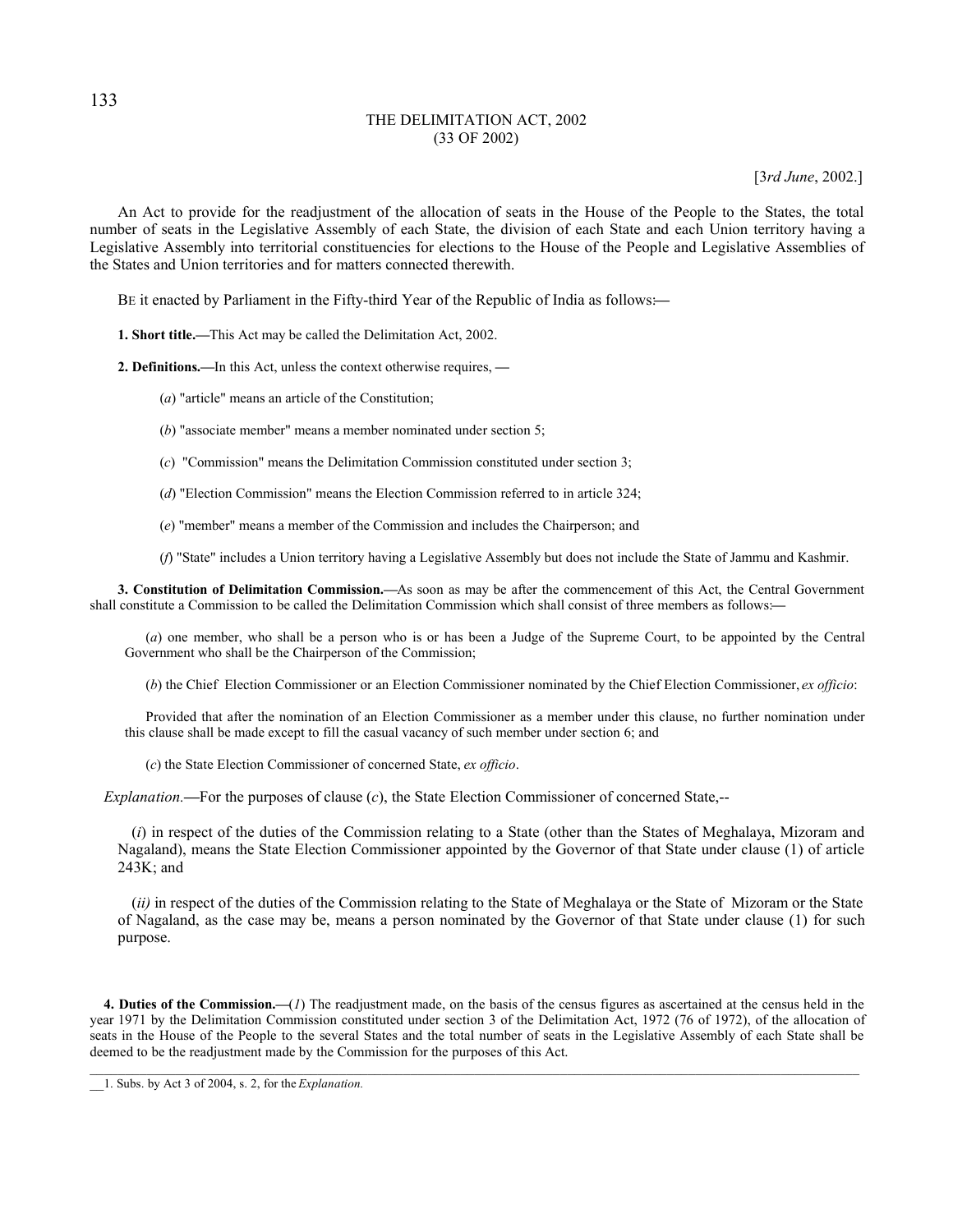#### *Delimitation Act,* 2002 (PART II.**—** Acts of Parliament)

(*2*) Subject to the provisions of sub-section (*1*) and any other law for the time being in force, the Commission shall readjust the division of each State into territorial constituencies for the purpose of elections to the House of the People and to the State Legislative Assembly on the basis of the census figures as ascertained at the census held in the year 1991:

Provided that where on such readjustment only one seat is allocated in the House of the People to a State, the whole of that State shall form one territorial constituency for the purpose of elections to the House of the People from that State.

**5. Associate members.—(***1*) The Commission shall associate with itself for the purpose of assisting it in its duties in respect of each State, ten persons five of whom shall be members of the House of the People representing that State and five shall be members of the Legislative Assembly of that State:

Provided that where the number of members of the House of the People representing any State is five or less, then, all such members shall be the associate members for that State and in the latter case the total number of associate members shall be less than ten by such number as by which the total number of members of the House of the People representing that State is less than five.

(*2*) The persons to be so associated from each State shall be nominated, in the case of the members of the House of the People, by the Speaker of that House, and in the case of members of a Legislative Assembly, by the Speaker of that Assembly, having due regard to the composition of the House or, as the case may be, of the Assembly.

(*3*) The first nominations to be made under sub-section (*2*) **—**

(*a*) shall be made by the Speakers of the several Legislative Assemblies within one month, and by the Speaker of the House of the People within two months, of the commencement of this Act; and

(*b*) shall be communicated to the Chief Election Commissioner, and where the nominations are made by the Speaker of a Legislative Assembly, also to the Speaker of the House of the People.

(*4*) None of the associate members shall have a right to vote or to sign any decision of the Commission.

(*5*) The Commission shall have power to call upon**—**

(a) the Registrar-General and Census Commissioner, India or his nominee; or

(*b*) the Surveyor General of India or his nominee; or

(*c*) any other officer of the Central Government or State Government; or

(*d*) any expert in geographical information system; or

(*e*) any other person,

whose expertise and knowledge are considered necessary by the Commission to provide assistance to it in addition to the assistance provided by the persons referred to in sub-section  $(I)$  and the officers and persons so called upon shall be duty bound to assist the Commission.

(*6*) The Secretary to the Election Commission shall be the *ex officio* Secretary of the Commission and shall discharge his functions with the assistance of the employees of the Election Commission under the supervision of the Chairperson of the **Commission**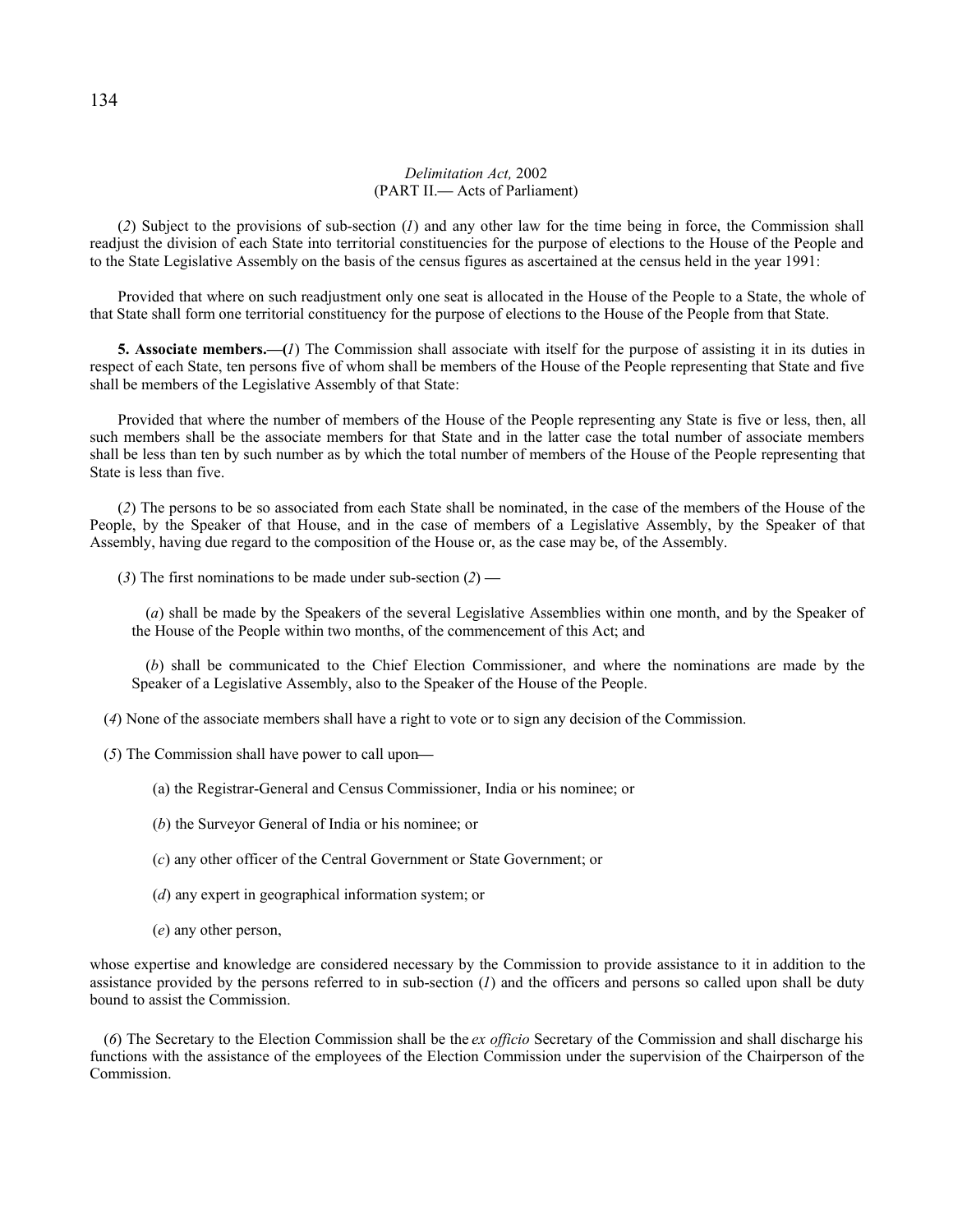# *Delimitation Act,* 2002 (PART II. – Acts of Parliament)

**6. Casual vacancies. —**If the office of the Chairperson or of a member or of an associate member falls vacant owing to his death or resignation, it shall be filled as soon as may be practicable by the Central Government or the Speaker concerned under and in accordance with the provisions of section 3 or, as the case may be, of section 5.

**7. Procedure and powers of the Commission. —** (*1*) The Commission shall determine its own procedure and shall, in the performance of its functions, have all the powers of a civil court under the Code of Civil Procedure, 1908 (5 of 1908), while trying a suit, in respect of the following matters, namely:**—**

(*a*) summoning and enforcing the attendance of witnesses;

(*b*) requiring the production of any document; and

(*c*) requisitioning any public record from any court or office.

(*2*) The Commission shall have power to require any person to furnish any information on such points or matters as in the opinion of the Commission may be useful for, or relevant to, any matter under the consideration of the Commission.

(*3*) The Commission may authorise any of its members to exercise any of the powers conferred on it by clauses (*a*) to (*c*) of sub-section (*1*) and sub-section (*2*), and any order made or act done in exercise of any of those powers by the member authorised by the Commission in that behalf shall be deemed to be the order or act, as the case may be, of the Commission.

(*4*) If there is a difference of opinion among the members, the opinion of the majority shall prevail, and acts and orders of the Commission shall be expressed in terms of the views of the majority.

(*5*) The Commission as well as any group of associate members shall have power to act notwithstanding the temporary absence of a member or associate member or the existence of a vacancy in the Commission or in that or any other group of associate members; and no act or proceeding of the Commission or of any group of associate members shall be invalid or called in question on the ground merely of such temporary absence or of the existence of such vacancy.

(*6*) The Commission shall be deemed to be a civil court for the purposes of sections 345 and 346 of the Code of Criminal Procedure, 1973 (2 of 1974).

*Explanation.***—**For the purposes of enforcing the attendance of witnesses, the local limits of the jurisdiction of the Commission shall be the limits of the territory of India.

**8. Readjustment of number of seats.—**The Commission shall, having regard to the provisions of articles 81, 170, 330 and 332, and also, in relation to the Union territories, except National Capital Territory of Delhi, sections 3 and 39 of the Government of Union Territories Act, 1963 (20 of 1963) and in relation to the National Capital Territory of Delhi sub-clause (*b*) of clause (*2*) of article 239AA, by order, determine,**—**

(*a*) on the basis of the census figures as ascertained at the census held in the year 1971 and subject to the provisions of section 4, the number of seats in the House of the People to be allocated to each State and determine on the basis of the census figures as ascertained at the census held in the year  $[2001]$  the number of seats, if any, to be reserved for the Scheduled Castes and for the Scheduled Tribes of the State; and

(*b*) on the basis of the census figures as ascertained at the census held in the year 1971 and subject to the provisions of section 4, the total number of seats to be assigned to the Legislative Assembly of each State and determine on the basis of the census figures as ascertained at the census held in the year 1 [2001] the number of seats, if any, to be reserved for the Scheduled Castes and for the Scheduled Tribes of the State:

 $\_$  , and the set of the set of the set of the set of the set of the set of the set of the set of the set of the set of the set of the set of the set of the set of the set of the set of the set of the set of the set of th

1. Subs. by Act 3 of 2004, s. 4, for "1991".

 $\overline{a}$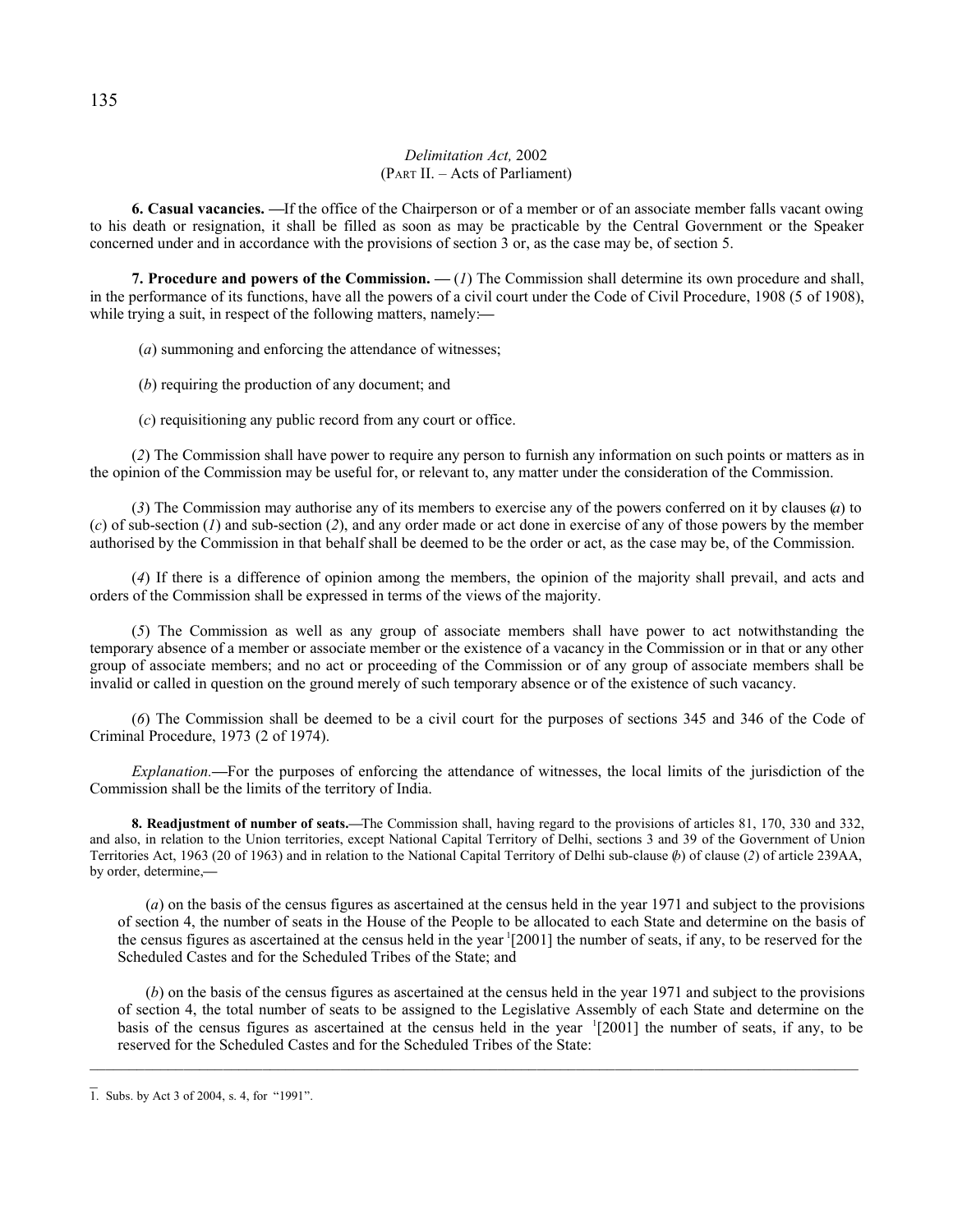## *Delimitation Act,* 2002 (PART II. – Acts of Parliament)

Provided that the total number of seats assigned to the Legislative Assembly of any State under clause (*b*) shall be an integral multiple of the number of seats in the House of the People allocated to that State under clause (*a*).

**9. Delimitation of constituencies.—** (*1*) The Commission shall, in the manner herein provided, then, distribute the seats in the House of the People allocated to each State and the seats assigned to the Legislative Assembly of each State as readjusted on the basis of 1971 census to single-member territorial constituencies and delimit them on the basis of the census figures as ascertained, at the census held in the year 1991, having regard to the provisions of the Constitution, the provisions of the Act specified in section 8 and the following provisions, namely:**—**

(*a*) all constituencies shall, as far as practicable, be geographically compact areas, and in delimiting them regard shall be had to physical features, existing boundaries of administrative units, facilities of communication and public convenience;

(*b*) every assembly constituency shall be so delimited as to fall wholly within one parliamentary constituency;

(*c*) constituencies in which seats are reserved for the Scheduled Castes shall be distributed in different parts of the State and located, as far as practicable, in those areas where the proportion of their population to the total is comparatively large; and

(*d*) constituencies in which seats are reserved for the Scheduled Tribes shall, as far as practicable, be located in areas where the proportion of their population to the total is the largest.

(*2*) The Commission shall**—**

(*a*) publish its proposals for the delimitation of constituencies, together with the dissenting proposals, if any, of any associate member who desires publication thereof, in the Gazette of India and in the Official Gazettes of all the States concerned and also in such other manner as it thinks fit;

(*b*) specify a date on or after which the proposals shall be further considered by it;

(*c*) consider all objections and suggestions which may have been received by it before the date so specified, and for the purpose of such consideration, hold one or more public sittings at such place or places in each State as it thinks fit; and

(*d*) thereafter by one or more orders determine**—**

(*i*) the delimitation of parliamentary constituencies; and

(*ii*) the delimitation of assembly constituencies,

of each State.

**10. Publication of orders and their date of operation.—**(*1*) The Commission shall cause each of its orders made under section 8 or section 9 to be published in the Gazette of India and in the Official Gazettes of the States concerned and simultaneously cause such orders to be published at least in two vernacular newspapers and publicize on radio, television and other possible media available to the public and after such publication in the Official Gazettes of the States concerned, every District Election Officer shall cause to be affixed, the Gazette version of such orders relating to the area under his jurisdiction, on a conspicuous part of his office for public notice.